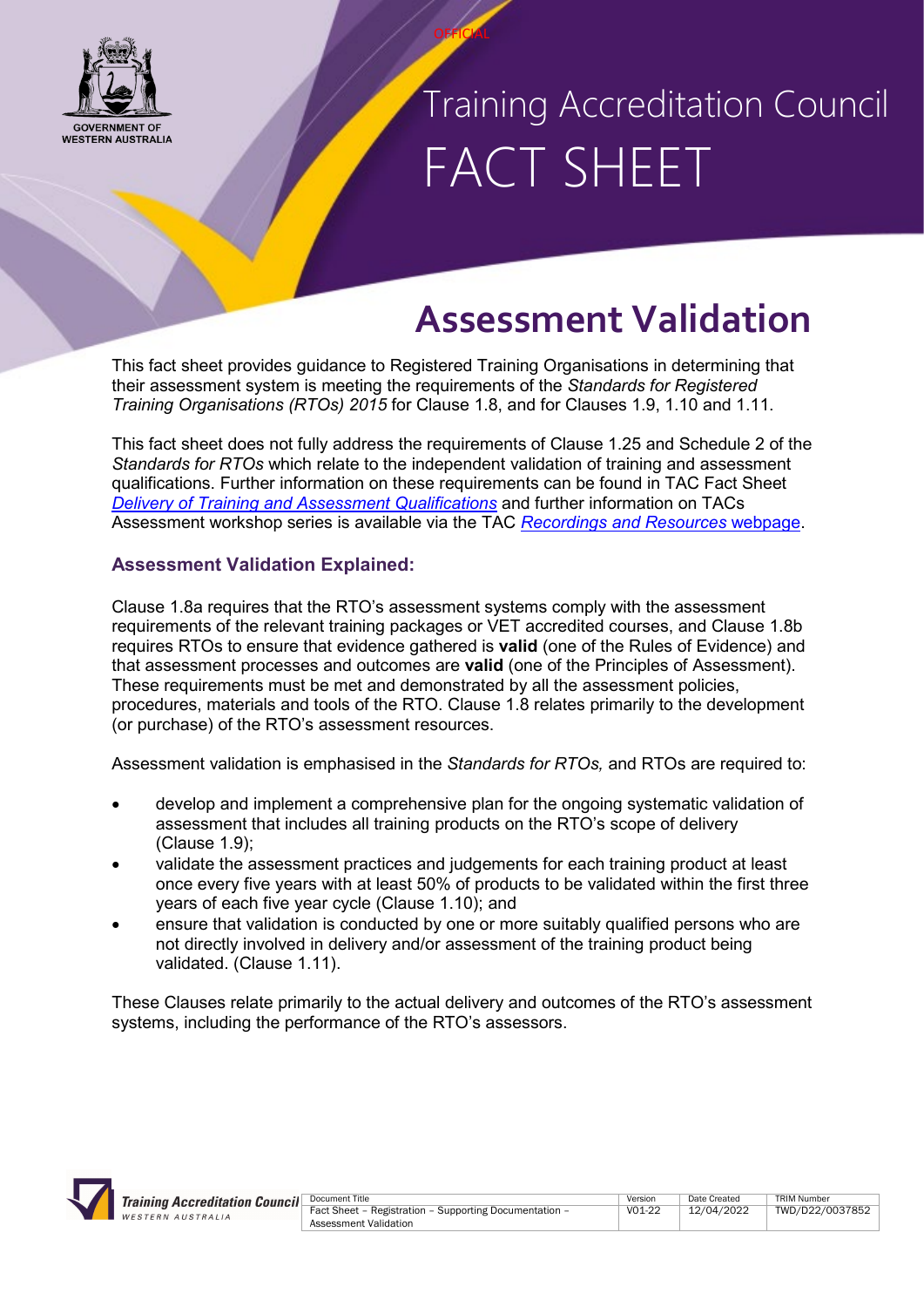#### **What is assessment validation?**

Assessment validation should answer the question:

'*Do the assessment practices meet the requirements of the training package and the Standards for RTOs and are assessment judgements being consistently applied so that certification issued is accurate and credible?'*

Assessment validation needs to be undertaken across all stages of the assessment process of design, the application of evidence-gathering tools, and the assessment judgement.

**OFFICIAL** 

The validity of the assessment system design process is addressed under Clause 1.8 and applies to all assessment resources. Validation of the application of the assessment system is addressed through Clauses 1.9 - 1.11 and is conducted with a sample of assessments.

The overall outcome of assessment validation is to ensure:

- assessments are valid and meet the training package or accredited course requirements;
- the principles of fairness, flexibility, validity and reliability are met;
- the evidence used to make a decision about competence is valid, sufficient, authentic and current;
- assessors are familiar with the outcomes being assessed;
- assessors reach accurate and consistent decisions that inform assessment outcomes; and
- potential improvements to assessment practices are identified and acted upon.

#### **Who can be involved in validation of assessment?**

The validity of the **assessment system** (Clause 1.8) needs to be built into the design and development process through the RTO's policies and procedures and the planning and preparation by the assessor and needs to be demonstrated by the RTO assessor responsible for the process.

In contrast, any assessor directly involved in the **application** of the assessment system (Clause 1.9) cannot be responsible for the validation as they are in part the object of the validation (Clause 1.11).

This validation process can be undertaken by a team or individual approach.



If a team approach is used, the assessors who are directly involved in the assessments being validated may participate in the process, however they cannot contribute to meeting the team requirements of Clause 1.11.



If an individual approach is used, validation must be undertaken by a person who meets all the requirements of Clause 1.11.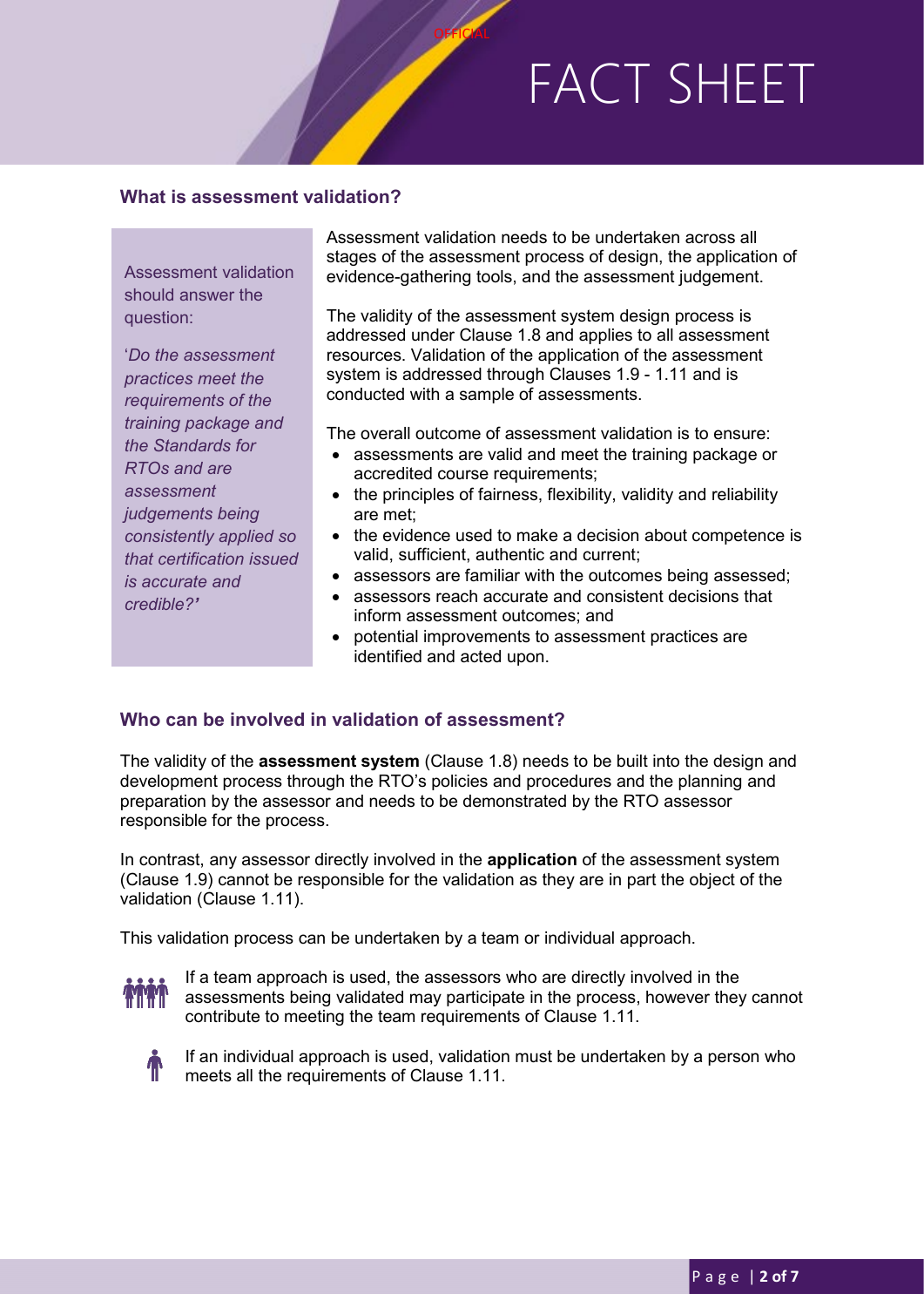Clause 1.11 requires participation in the validation process by a person or persons other than the assessors directly involved in the particular instance of delivery and assessment being validated that hold or collectively have:

**OFFICIAL** 

- vocational competencies and current industry skills relevant to the assessment being validated;
- current knowledge and skills in vocational teaching and learning; and
- the training and assessment credential specified in Item 2 or Item 5 of Schedule 1.

Industry experts may be involved in validation to ensure there is the combination of the above expertise.

#### **The validity of the design or purchase of assessment resources**

The design or purchase of assessment tools is considered part of the RTO's assessment system under Clause 1.8.

**All** assessment resources, whether purchased or designed internally, must be validated prior to use in accordance with the Principles of Assessment and the Rules of Evidence. A mapping document where assessment tools are mapped to the specific requirements of the unit of competency is typical evidence that an RTO has checked the validity of the assessment tools and would generally be considered partial evidence of the validity of assessment if it was accurate.

The purpose of assessment validation at the design or purchase stage is to verify if the assessment resources:

- meet the principles of fairness, flexibility, validity and reliability;
- meet all the rules of evidence of validity, sufficiency, currency and authenticity;
- provide clear instructions for evidence gatherers and candidates; and
- provide transparent and defensible information to RTOs in relation to their competency decisions and awarding of nationally recognised qualifications and/or statements of attainment



#### **Assessment validation schedule**

It is important RTOs have a clear understanding of the terms being used before they commence developing assessment validation plans and schedules under Clauses 1.9 - 1.11.

For example, in the context of the *Standards for RTOs*:

- 1. What is a training product?
- 2. What is the intent of assessment validation?
- 3. What is a statistically valid sample?

The answers to all of these questions are detailed in the Glossary of the *Standards for RTOs.*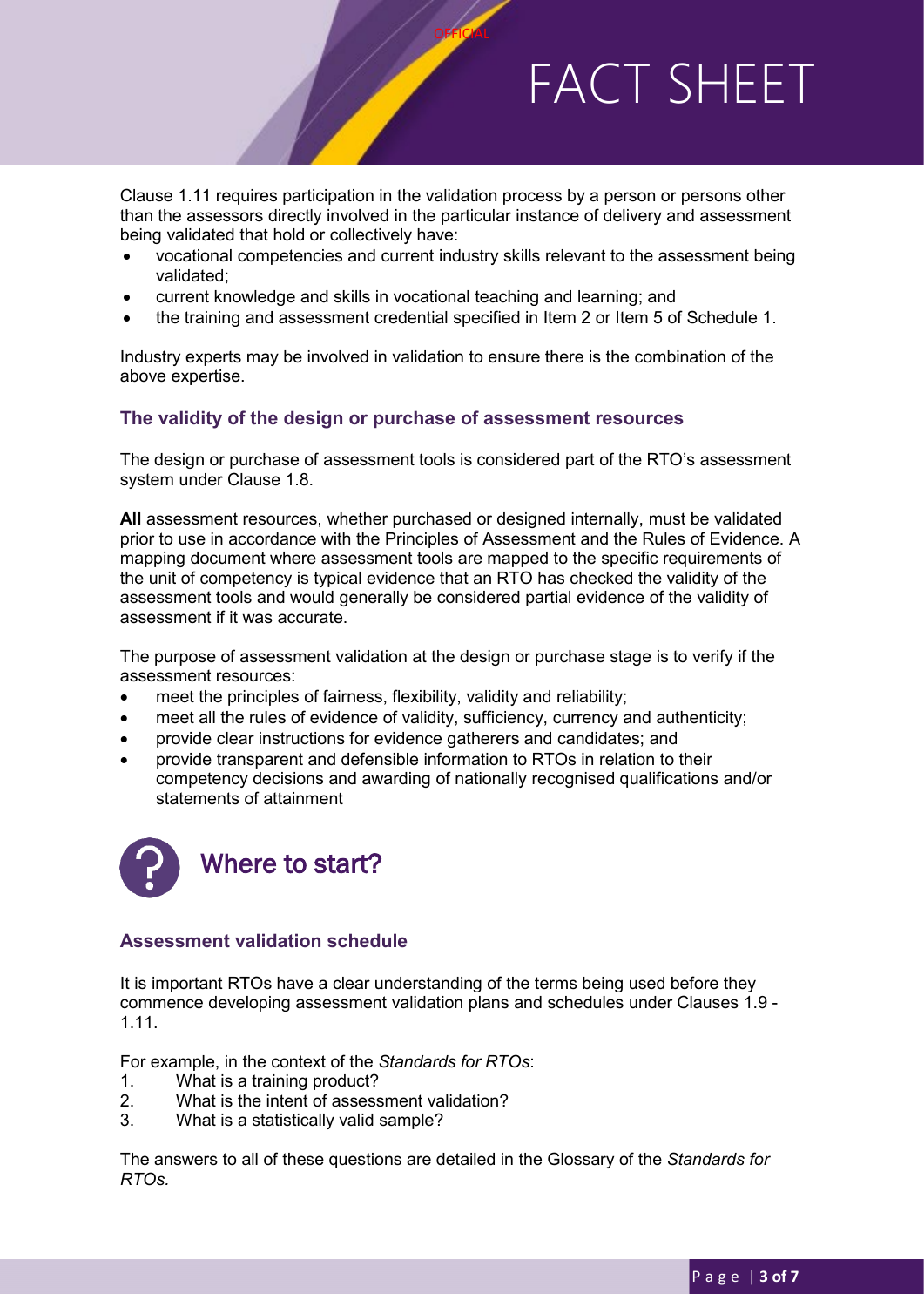Clause 1.10 of the *Standards for RTOs* states:

*"…each training product is validated at least once every five years, with a least 50% of products validated within the first three years of each five year cycle….."*

**OFFICIAL** 

The intent of this requirement is that over five years the assessment practices and judgements of all training products on an RTO's scope of delivery must be systemically validated including those where there have been no enrolments.

As noted earlier, the intent of assessment validation is to establish:

'*Is the assessment process actually doing what it is supposed to be doing?'*

This question needs to be answered across both stages of the application of the assessment process including:

- the gathering of evidence using the assessment tools; and
- the assessment judgement based on the evidence.

These stages will most likely be a starting point for informing the RTO's assessment validation plan.

#### **Assessment validation plan**

This stage of the assessment validation process is a quality process that evaluates if the:

- assessors reached accurate and consistent decisions that informed nationally recognised training outcomes;
- Rules of Evidence have been met through the collection of valid, sufficient, authentic and current evidence;
- competency decisions are valid, fair and reliable in accordance with the Principles of Assessment; and
- assessment validation outcomes and actions are used to inform continuous improvement of assessment.

When validating a **whole qualification** or a **skill set** the assessment practices and judgements of a minimum of at **least two units** of competency must be validated. The two units selected need to be typical of the qualification or skill set.

It is anticipated that RTOs will use a risk analysis approach considering the complexity of the qualification and the risks associated with each unit of competency to determine the actual number of units of competency that will be validated. If the risk analysis highlights the presence of a number of risk factors that may compromise the quality of the assessment, or your validation indicates that assessment processes are not valid then then more units should be validated.

When validating stand-alone units of competency, samples of assessment judgements for the full unit must be validated.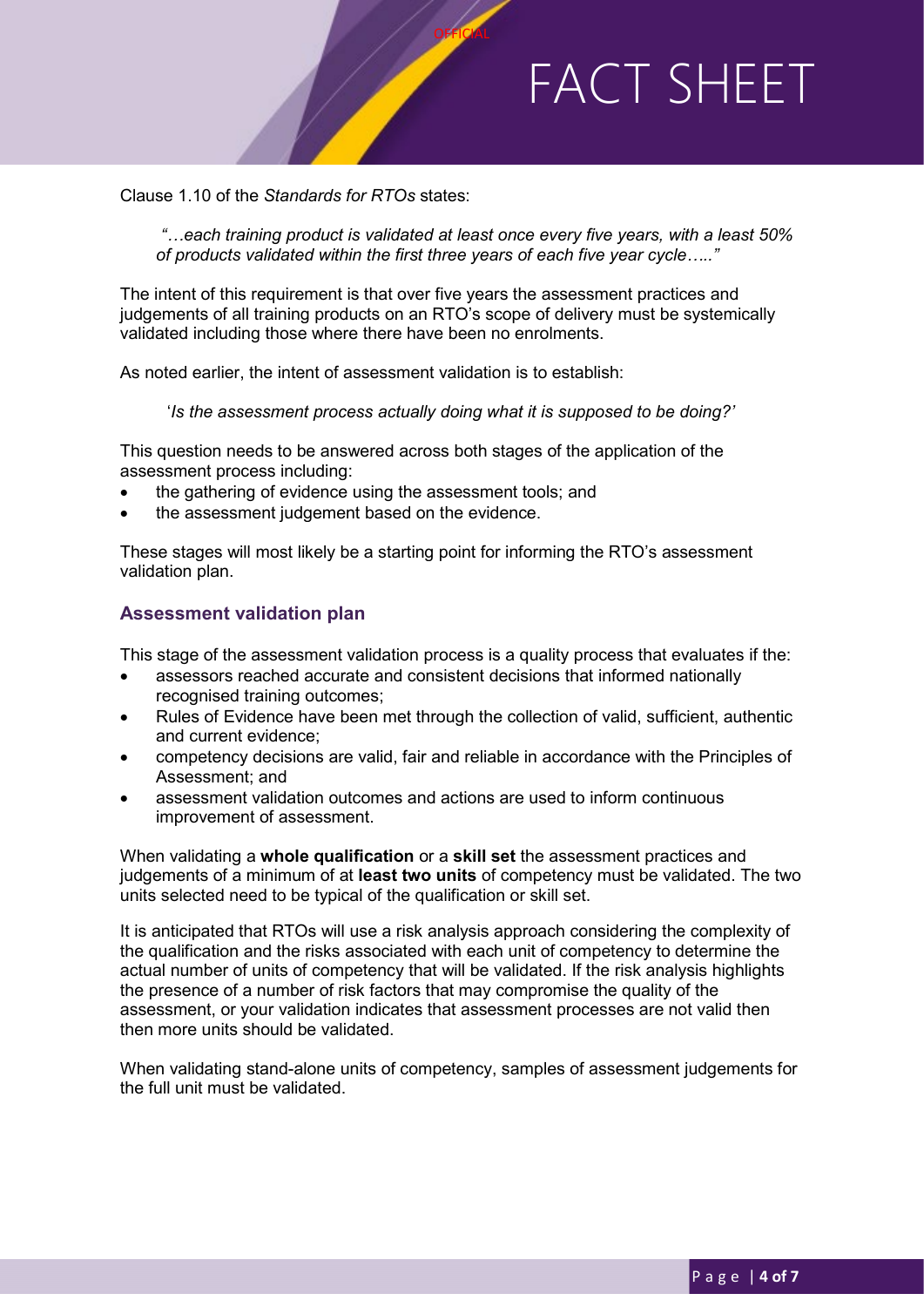#### **Statistically valid sample**

In the Glossary of the *Standards for RTOs* a statistically valid sample:

*'… means for the purposes of these Standards, a random sample of appropriate size is selected to enable confidence that the result is sufficiently accurate to be accepted as representative of the total population of assessments being validated.'*

**OFFICIAL** 

The method an RTO uses to determine their assessment validation sample is an individual RTO decision. An RTO must validate a random sample of assessments. The selection of a completely random sample has many strengths, but the critical aspect of any sample is that it must be sufficient to ensure consistency of assessment decisions across each training product.

It is suggested that a 'stratified random sample' be used. This involves identifying distinct groups of candidates (such as campus based, workplace based, RPL, etc) and randomly selecting an appropriate number of students from each group for close analysis. Over time, all assessors, assessment methods and tools should be included in the sample. It is good practice to document all sampling strategies in a written internal verification procedure.

There are several key features that should be considered in selecting an assessment validation sample including (but not limited) to:

- student enrolment numbers in each training product;
- scope of delivery;
- feedback from clients, trainers and students;
- complaints received formal or informal;
- completion rates;
- risk level of a training product;
- assessment mode (Simulation, workplace, RPL);
- introduction of new assessment activities/ tools;
- introduction of new training products;
- new assessors;
- third party arrangements; and
- previous issues or problems identified from Assessment validation.

RTOs should note that there is no 'one right way' for the conducting of systematic assessment validation of assessment practices, individual RTOs are best placed to establish an appropriate plan and schedule.

#### **Validating the gathering of assessment evidence**

An RTO's assessment validation plan will include monitoring of the use of assessment tools by evidence-gatherers to ensure they are implemented appropriately and are being used in accordance with the Rules of Evidence.

The application stage of assessment validation may also verify those who are gathering evidence are familiar with assessment tools and the outcomes they are assessing. This may be done by observing the use of assessment tools to verify that the evidence being gathered is an accurate reflection of the relevant unit requirements and the candidate's performance.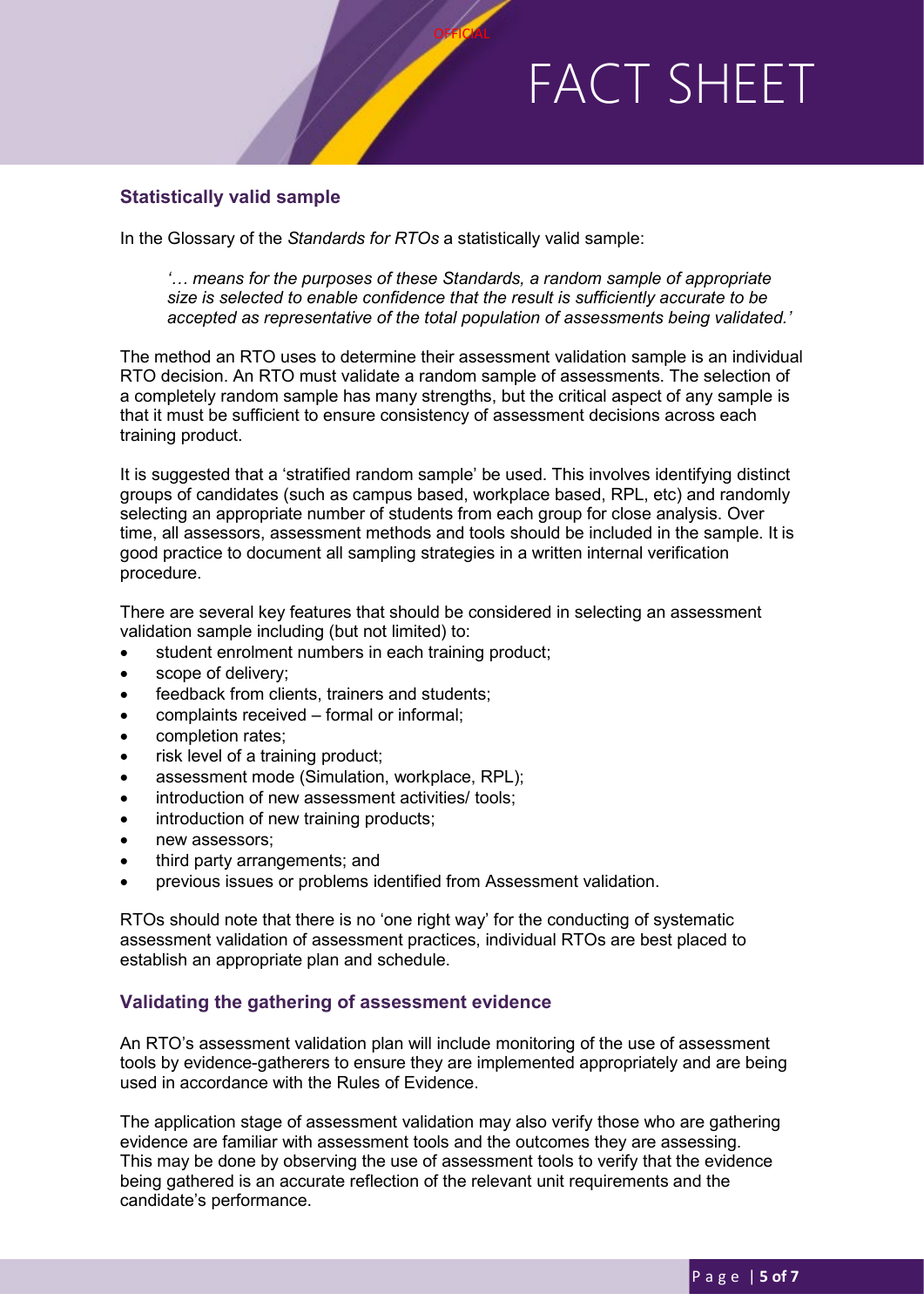The monitoring of the validity of the application of assessment tools should be ongoing through the assessment process, not just at the end. Indications of problems may be through student feedback, appeals and complaints. This allows modifications to the evidence-gathering process before final assessment judgements are made. Identifying problems at an early stage will also allow support or training to be provided to evidencegatherers.

**OFFICIAL** 

#### **Validating assessment judgements**

Having validated the processes of gathering evidence, the validation should now focus on how the evidence is used to make the assessment judgement.

This can be done by establishing that there is a direct link between the evidence observed and the judgement of competence.

In particular, the validation could confirm that the Principles of Assessment have been met, including:

- all unit requirements have been observed before competence is awarded;
- different assessors using the same evidence would make consistent reliable judgements;
- all available evidence has been considered before making the judgement;
- the candidate has had the opportunity to demonstrate all unit requirements.

The assessment validation team or person should have access to the same evidence in the sample that the assessor used to make the original assessment judgment. This is so the validator/s can reliably ensure that the assessment practice and judgement are valid.